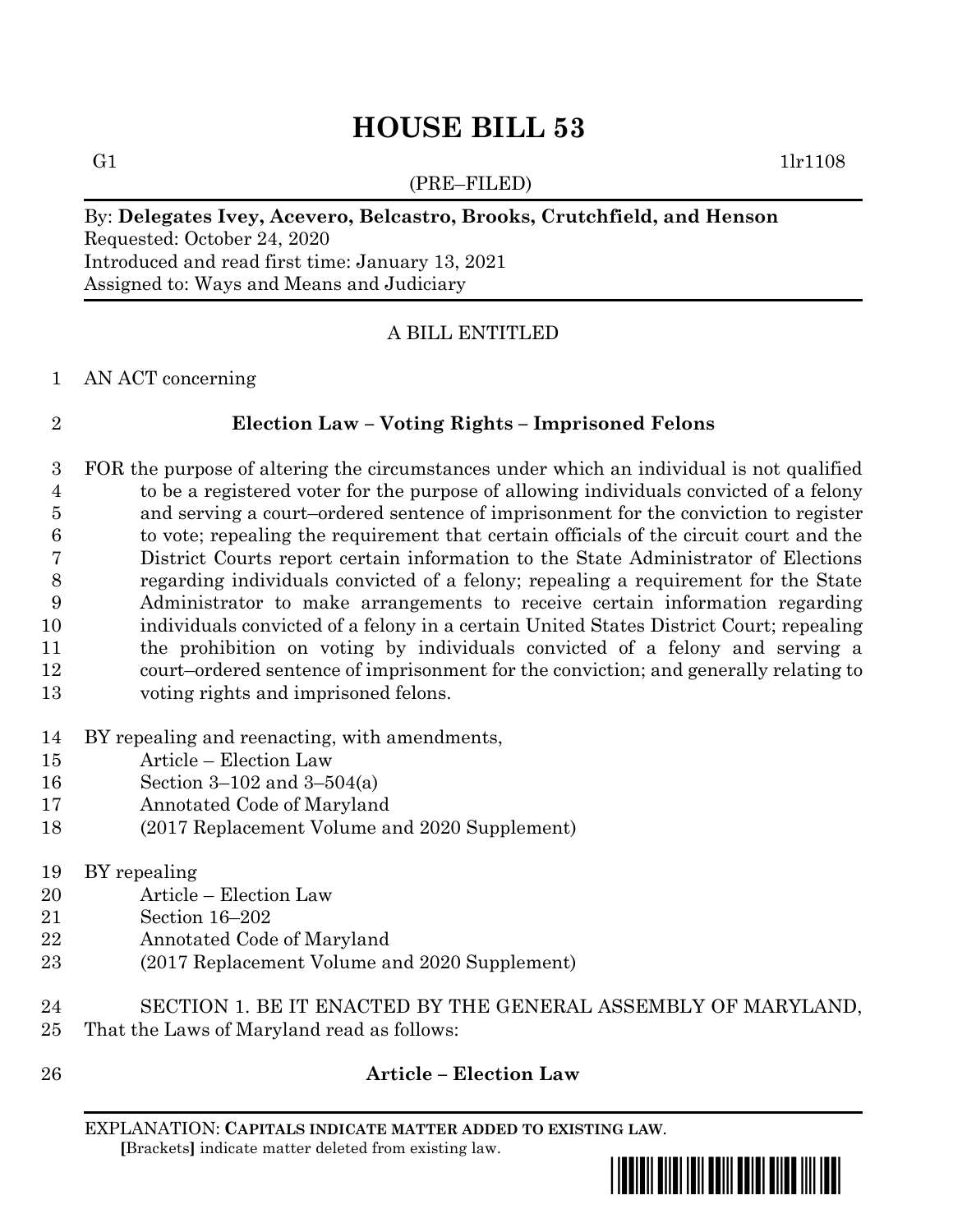| $\overline{2}$<br><b>HOUSE BILL 53</b> |                                                                                                                                                                                                                                                                                     |       |                                                                                                                                                                                                                     |
|----------------------------------------|-------------------------------------------------------------------------------------------------------------------------------------------------------------------------------------------------------------------------------------------------------------------------------------|-------|---------------------------------------------------------------------------------------------------------------------------------------------------------------------------------------------------------------------|
| $\mathbf 1$                            | $3 - 102.$                                                                                                                                                                                                                                                                          |       |                                                                                                                                                                                                                     |
| $\overline{2}$<br>$\boldsymbol{3}$     | Except as provided in subsection (b) of this section, an individual may<br>(1)<br>(a)<br>become registered to vote if the individual:                                                                                                                                               |       |                                                                                                                                                                                                                     |
| 4                                      |                                                                                                                                                                                                                                                                                     | (i)   | is a citizen of the United States;                                                                                                                                                                                  |
| 5                                      |                                                                                                                                                                                                                                                                                     | (ii)  | is at least 16 years old;                                                                                                                                                                                           |
| $\boldsymbol{6}$<br>7                  | register; and                                                                                                                                                                                                                                                                       | (iii) | is a resident of the State as of the day the individual seeks to                                                                                                                                                    |
| 8                                      |                                                                                                                                                                                                                                                                                     | (iv)  | registers pursuant to this title.                                                                                                                                                                                   |
| 9<br>10                                | Notwithstanding paragraph (1)(ii) of this subsection, an individual<br>(2)<br>under the age of 18 years:                                                                                                                                                                            |       |                                                                                                                                                                                                                     |
| 11<br>12<br>13                         | may vote in a primary election in which candidates are<br>(i)<br>nominated for a general or special election that will occur when the individual is at least<br>18 years old; and                                                                                                   |       |                                                                                                                                                                                                                     |
| 14                                     |                                                                                                                                                                                                                                                                                     | (ii)  | may not vote in any other election.                                                                                                                                                                                 |
| 15                                     | (b)                                                                                                                                                                                                                                                                                 |       | An individual is not qualified to be a registered voter if the individual:                                                                                                                                          |
| 16<br>17                               | [has been convicted of a felony and is currently serving a court-ordered<br>(1)<br>sentence of imprisonment for the conviction;                                                                                                                                                     |       |                                                                                                                                                                                                                     |
| 18<br>19<br>20<br>21                   | is under guardianship for mental disability and a court of competent<br>(2)<br>jurisdiction has specifically found by clear and convincing evidence that the individual<br>cannot communicate, with or without accommodations, a desire to participate in the voting<br>process; or |       |                                                                                                                                                                                                                     |
| 22                                     | [(3)] (2)                                                                                                                                                                                                                                                                           |       | has been convicted of buying or selling votes.                                                                                                                                                                      |
| 23                                     | $3 - 504.$                                                                                                                                                                                                                                                                          |       |                                                                                                                                                                                                                     |
| 24<br>25<br>26                         | (1)<br>(a)<br>Board.                                                                                                                                                                                                                                                                | (i)   | Information from the agencies specified in this paragraph shall<br>be reported to the State Administrator in a format and at times prescribed by the State                                                          |
| 27<br>28<br>29                         |                                                                                                                                                                                                                                                                                     | (ii)  | The Maryland Department of Health shall report the names and<br>residence addresses (if known) of all individuals at least 16 years of age reported deceased<br>within the State since the date of the last report. |